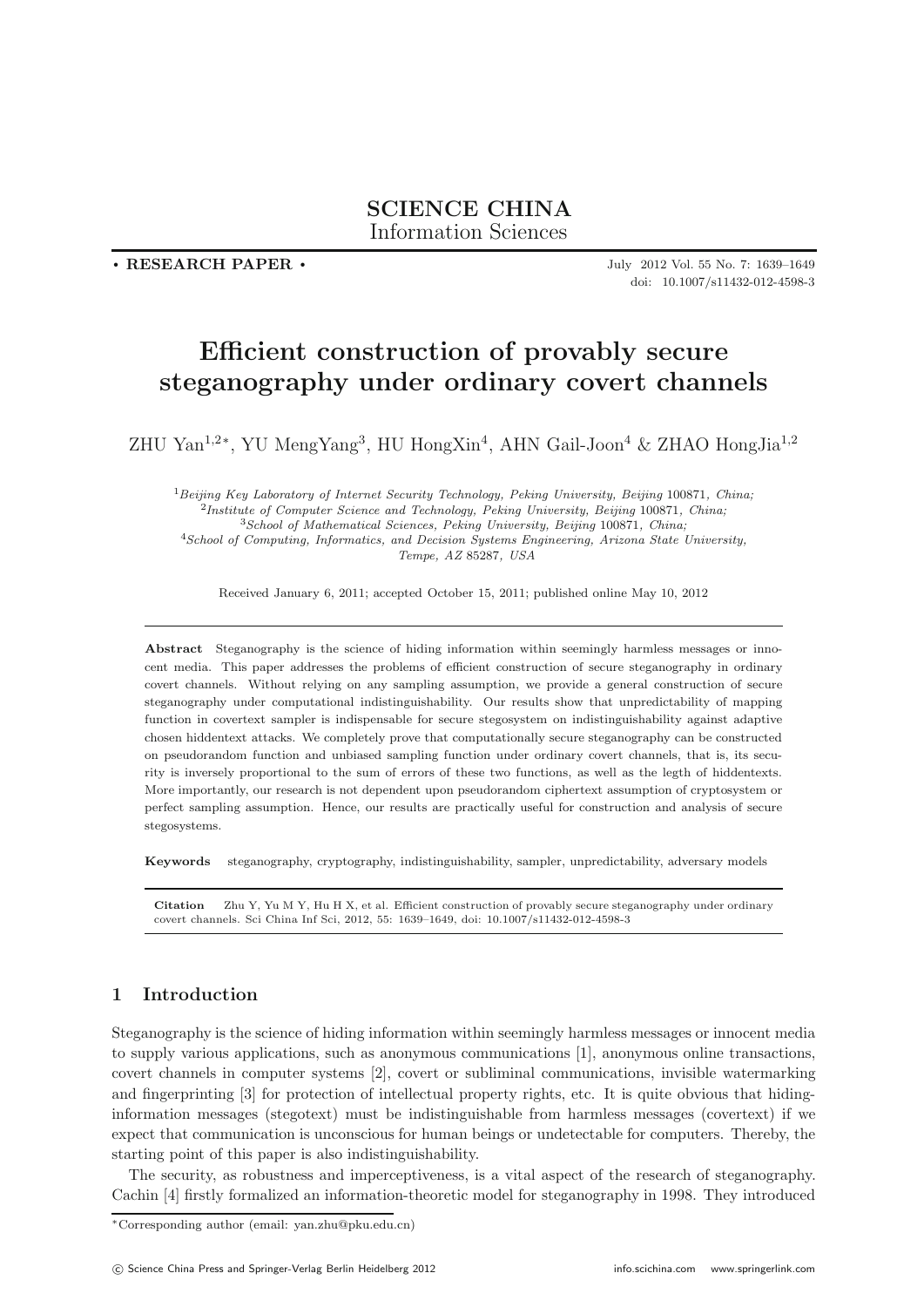a relative entropy function as a basic measure of information contained in an observation to define unconditionally secure stegosystem. Up to 2002, Hopper et al. [5,6] firstly attempted to formalize steganography from a complexity-theoretic point of view. However, the security proofs only hold under perfect sampling oracle assumption, which requires the samplers are independent each other. However, it is not practical in most circumstances. Moreover, this paper obtains the precondition for the existence of secure steganography on a strong assumption that IND-CPA security cryptosystems have pseduorandom ciphertext, as well as the perfect sampling without bias. Unfortunately, this assumption does not hold in some existing cryptosystems (see [7]).

Following these works, many scholars began to research various technologies of semantic security for steganography. For instance, Dedic et al. [8] further lowered the requirement for hiding-channel and provided 'black-box steganography'. This paper provided two improved algorithms based on rejection-sample encoder of [5]. Ahn et al. [9] created a public-key steganography and chosen-stegotext attacks (SS-CSA). Backes et al. [10], as well as Hopper [11], considered adaptive chosen-covertext attacks. Lysyanskaya et al. [12] discussed the problem of imperfect sample by weakening assumption, in which the covertext distribution is modeled as a stateful Markov process. But further discussions of the underlying questions and unconditional imperfect sample are still needed in order to construct more practical stegosystems.

As is known to all, indistinguishability is a significant factor in cryptographic security analysis. We also believe that it is the foundation of security analysis in steganography. Although this point has already been discussed in prior papers [5,8,11,12], there is still a lack of thoughtful attention to show how to construct secure stegosystems without sampling assumption. The real-world stegosystems are most often broken because they make invalid assumptions about the adversary's abilities. Typically, this is an assumption about an adversary's lack of knowledge about covertext distribution. There are many ways to characterize this sort of abilities: perfect sampling for independent distribution [5], semiadaptive sampling for  $\alpha$ -memoryless distribution from some Markov process of order  $\alpha$  [12], etc. These assumptions are still too strong for real-world applications. Hence, it is essential to examine whether it is possible to weaken or eliminate these assumptions. Fortunately, pseudorandomness and unpredictability methods on complexity-theory, as well as randomized unbiased sampling functions will help settle this issue in ordinary covert channels.

In this paper, we focus on the construction of secure steganography under ordinary covert channels without sampling assumption. By constructing a more general model of stegosystem, we prove that unpredictability of mapping function in covertext sampler is indispensable for secure stegosystem on indistinguishability against adaptive chosen hiddentext attack (IND-CHA). Furthermore, computationally secure steganography is feasible if there exist  $\epsilon_1$ -pseudorandom function and  $\epsilon_2$ -unbiased sampling function, where  $\epsilon_1$  and  $\epsilon_2$  are two negligible errors. Although some previous studies have induced similar conclusions, our results provide more complete line of investigations and a more general conclusion. Especially, our research was not based upon the strong IND-CPA assumption and perfect sampling assumption, in which the ciphertext of cryptosystem used to build stegosystem must be pseudorandom. Hence, our construction reveals important insights into more general constructibility of secure steganography, and these results are also practically useful for construction and analysis of stegosystems.

The rest of the paper is organized as follows. In Section 2, we describe some basic notions and general definition of stegosystem. In Section 3, we define a formal model of IND-CHA security based on left-right oracle. In Section 4, a practical construction of stegosystem is proposed for IND-CHA security, and a security analysis of this construction is described as well. Finally, we conclude this paper in Section 5.

# **2 Preliminary and definition**

#### **2.1 Notions and preliminaries**

The security in this paper is stated as a game in which an adversary has the ability to select two messages. One of the messages is randomly selected and hidden. The stegosystem is then called secure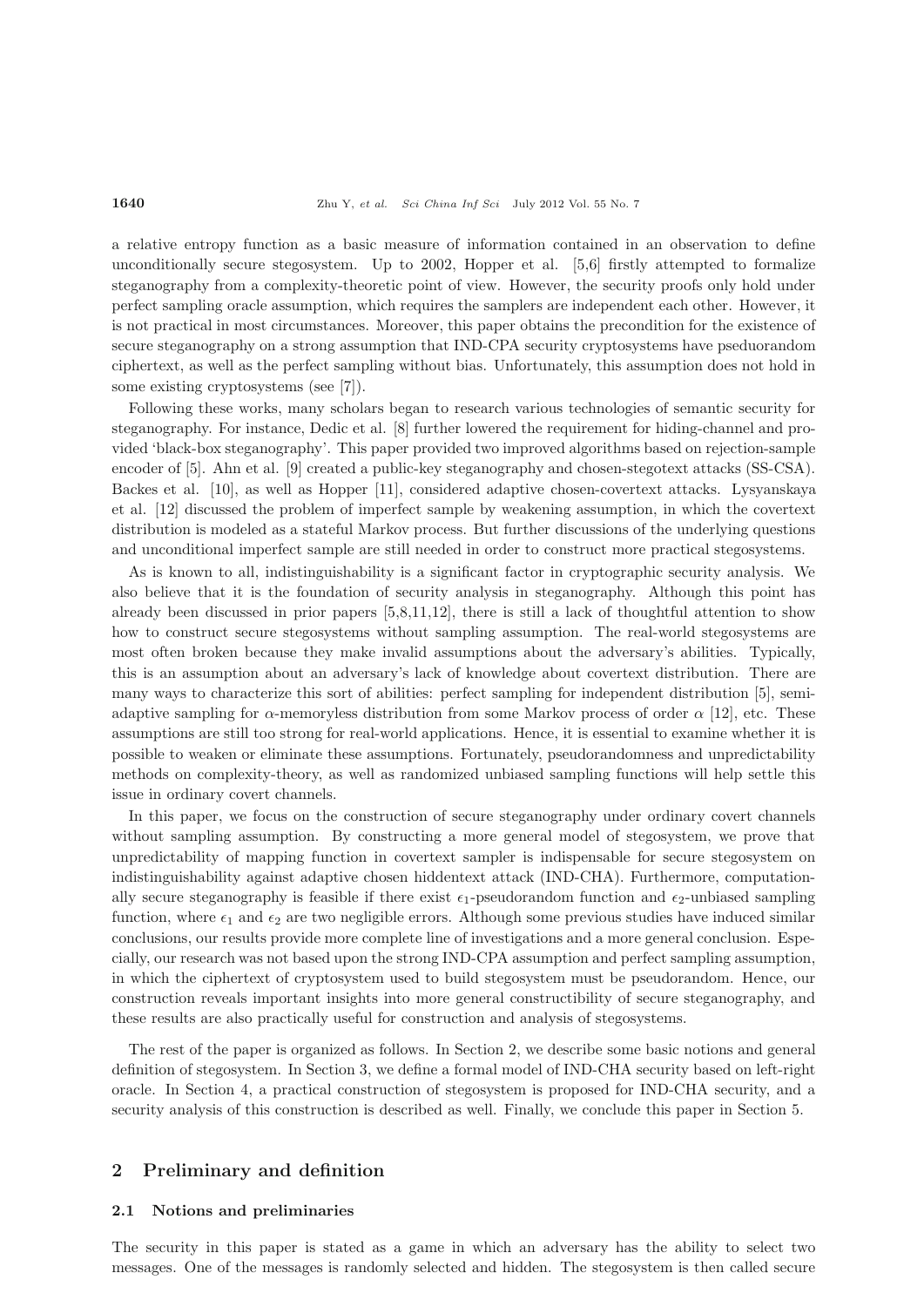if no adversary can do better than a random guess in finding out which message was hidden. Before we formalize the game, we recall the concept of negligible function:

**Definition 1** (Negligible). A function  $f : \mathbb{N} \to [0,1]$  is called negligible if for every polynomial  $p(\cdot)$ there exists an N such that  $|f(n)| < 1/p(n)$  for all  $n > N$ .

That is, f is asymptotically smaller than any inverse polynomial. This paper will focus on languages in BPP (bounded-error probabilistic polynomial time), which can be recognized by probabilistic polynomialtime machines with a negligible error probability.

Computational indistinguishability, introduced by Goldwasser and Bellare [13] and defined in full generality by Yao [14], is defined as follows:

**Definition 2** (Computational indistinguishability). Two probability ensembles,  $X = \{X_n\}_{n\in\mathbb{N}}$  and  $X = \{Y_n\}$  are computationally indictinguishable if for even probabilities polynomial time (DDT)  $Y = \{Y_n\}_{n \in \mathbb{N}}$ , are computationally indistinguishable, if for every probabilistic polynomial-time (PPT) distinguisher  $D$  every polynomial  $x()$  and all sufficiently large  $x'$ . distinguisher D, every positive polynomial  $p(\cdot)$ , and all sufficiently large n's,

$$
|\Pr[D(1^n, X_n) = 1] - \Pr[D(1^n, Y_n) = 1]| < \frac{1}{p(n)}.\tag{1}
$$

Note that,  $|X_n| = \Omega(n)$  denotes the length of samples in  $X_n$ . Clearly, if two ensembles are statistically close then they are also computationally indistinguishable. The converse, however, is not true. Let  $U_n$ denote uniform distribution on *n*-bit strings. The ensemble  $\{U_n\}_{n\in\mathbb{N}}$  is called standard uniform ensemble. Given the above definition, it is easy to define pseudorandomness:

**Definition 3** (Pseudorandom ensembles). An ensemble  $X = \{X_n\}_{n \in \mathbb{N}}$  is called pseudorandom if there exists a uniform ensemble  $U = \{U_n\}_{n \in \mathbb{N}}$  such that X and U are indistinguishable in polynomial time.

Furthermore, let  $f : \{0,1\}^s \times \{0,1\}^L \to \{0,1\}^l$  denote a family of functions. We call the function f is a pseudorandom function if f is a deterministic polynomial-time algorithm and the ensemble  $\{f_k(U_n)\}_{n\in\mathbb{N}}$ is also pseudorandom<sup>1)</sup>.

Other important notions involve sampling and unbiased function. The simplest method for sampling from a complex combinatorial structure is Monte Carlo method, often known as rejection sampling. Without lost of generality, we will also use the method in this paper and write  $\text{Sample}_{f}^{\mathcal{C}}(k, b)$  to denote a projection complies also with a projection complier also with a projection of a projection of a projection rejection-sampling algorithm, which samples from a covertext distribution  $\mathcal C$  according to oracle  $\mathcal O^{\mathcal C}$  such that multi-bit symbol b can be embedded in it, for a function  $f_k(\cdot)$  with a certain key k. However, this algorithm differs greatly from general Monte Carlo method due to Oracle.

To evaluate the statistical property of mapping function in sampling space, we define the unbiased function as follows:

**Definition 4** (Unbiased function). A function  $f : K \times C \to \mathcal{R}$  is a  $(t_b, \epsilon)$ -unbiased function on the distribution  $\mathcal{K}, \mathcal{C}, \mathcal{R}$ , if for all  $r \in \mathcal{R}$ ,  $|\Pr_{x \leftarrow \mathcal{C}}[f_k(x) = r] - 1/|\mathcal{R}|| \leq \epsilon$ , where  $|\mathcal{R}|$  is the number of elements<br>in  $\mathcal{R}$  and to denotes the time complexity in  $f$ . in  $\mathcal R$  and  $t_b$  denotes the time-complexity in  $f$ .

We say that a function f is unbiased if  $\epsilon = 0$ , that is,  $Pr_{x \leftarrow C}[f_k(x) = r] = 1/|\mathcal{R}|$ . An  $\epsilon$ -biased function is called an unbiased function if  $\epsilon$  is a negligible function.

#### **2.2 Definition of stegosystem**

We assume that there is a public channel in which a sender can communicate with a receiver and to which an adversary can have perfect read-only access. In addition, there is a covertext source by which any covertext is generated to hide message. The model of stegosystems [5,6] can be formally defined as follows:

• C is a covertext space with probability distribution  $Pr_{\mathcal{C}}$ . We assume that C can be denoted by all finite sequences  $\{(c_1,\ldots,c_l)|l \in \mathbb{N}, c_i \in \Sigma, 1 \leqslant i \leqslant l\}$  after sampling, where  $\Sigma$  is a finite source alphabet<sup>2)</sup>.

<sup>1)</sup> The extensive property of pseudorandom function in cryptography may be unnecessary for steganography, thus a universal hash function is often used in practice.

<sup>2)</sup> Without loss of generality, we can also map a symbol  $r_i$  in a finite alphabet  $\Sigma$  into an element  $c_i$  in a finite field  $\mathbb{F}_q$ . For example, the image watermarking is regarded as the modular operation in *GF*(28) finite field.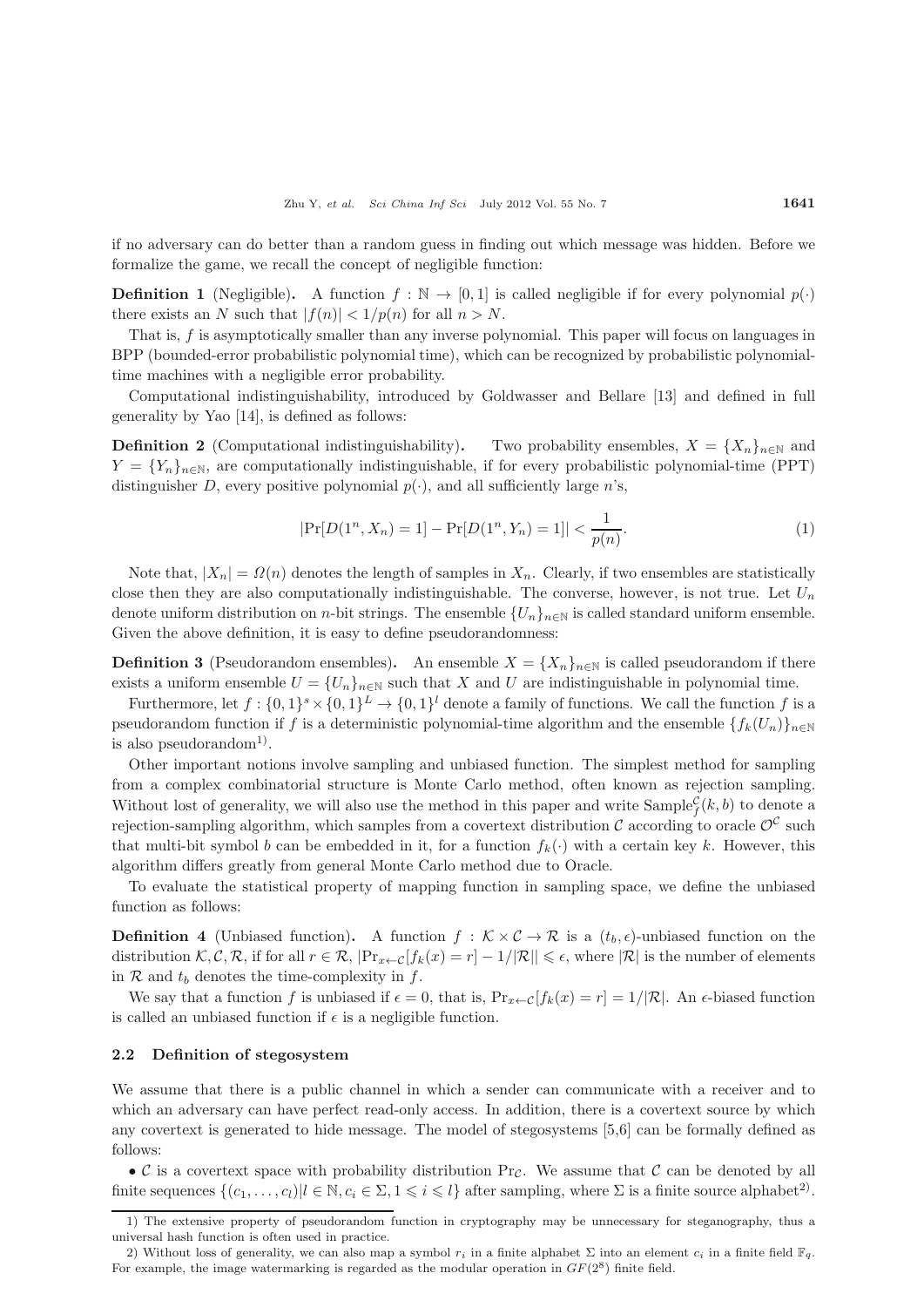• P is a hiddentext space with probability distribution  $Pr_{\mathcal{P}}$ , which is statistically independent of  $Pr_{\mathcal{C}}$ .

• S is a stegotext space with probability distribution Pr<sub>S</sub>. We assume that S is equal to C as sets  $(S = C)$  according to the requirement of imperceptibility, but Pr<sub>S</sub> might be different from Pr<sub>C</sub>, sometimes.

We assume that any sequence of covertexts over the public channel consists of independent repetitions of covertexts. Similar to cryptography, let  $\mathcal{K} = \{0,1\}^*$  denote a key space. Then, a stegosystem  $\Phi$  can be defined in terms of the above  $(C, \mathcal{P}, \mathcal{S}, \mathcal{K})$ , as follows:

**Definition 5** (Stegosystem [11,12]). An efficient stegosystem is a triple,  $SS = (\mathcal{G}, \mathcal{E}, \mathcal{D})$ , of probabilistic polynomial-time algorithms satisfying the following conditions:

• On input  $1^n$ , algorithm G (called key-generator) outputs a bit strings k as the private-key, where n is a security parameter.

• For a private-key  $k \in \mathcal{K}$  in the range of  $\mathcal{G}(1^n)$ , a covertext distribution C, and every hiddentext  $m \in \mathcal{P}$ , the encoding algorithm  $\mathcal E$  outputs a stegotext  $s \in \mathcal S$ , i.e.,  $s \leftarrow \mathcal E^{\mathcal C}(1^n, k, m)$ .

• For a private-key  $k \in \mathcal{K}$  in the range of  $\mathcal{G}(1^n)$ , a covertext distribution  $\mathcal{C}$ , and every stegotext  $s \in \mathcal{S}$ , the decoding algorithm D outputs a message  $m \in \mathcal{P}$  or an invalid symbol  $\bot$ , i.e.,  $\{m, \bot\} \leftarrow \mathcal{D}^{\mathcal{C}}(1^n, k, s)$ , and the probability that

$$
\Pr\left[\mathcal{D}^{\mathcal{C}}\left(1^{n}, k, \mathcal{E}^{\mathcal{C}}(1^{n}, k, m)\right) \neq m\right]
$$

is negligible in n, where the probability is taken over the internal coin tosses of algorithms  $\mathcal E$  and  $\mathcal D$ , as well as the covertext distribution  $\mathcal{C}$ .

The algorithm  $\mathcal D$  returns either a symbol  $\perp$  indicating failure (an empty message), or a hiddentext  $m \in \mathcal{P}$ . Especially, we require that  $Pr[\mathcal{D}^{\mathcal{C}}(1^n, k, \mathcal{E}^{\mathcal{C}}(1^n, k, \perp)) = \perp] = 1$  holds. We sometimes rewrite the encoding and decoding algorithms as  $\mathcal{E}_k^C(m)$  and  $\mathcal{D}_k^C(s)$  for short. In this paper, we focus on an efficient<br>algorithm to detect whether a hiddentert is presented instead of decurring the steactert. In this case algorithm to detect whether a hiddentext is presented instead of decrypting the stegotext. In this case, the decoding algorithm  $\mathcal D$  is also called a deterministic algorithm if it outputs a bit  $b \in \{0, 1\}$ , where  $b = 1$  denotes the presence of hiding information, otherwise  $b = 0$ . We call this kind of  $\mathcal{D}$  a detector.

According to the definition in [5,8,11,12], we assume that there exists an encoding algorithm to realize  $c_n \leftarrow \mathcal{E}^{\mathcal{C}}_{\mathcal{G}(1^n)}(\perp)$  for an empty message, and then we have the definition of hiding property, as follows:

**Definition 6** (Computational hiding property [5,12]). A stegosystem  $(\mathcal{G}, \mathcal{E}, \mathcal{D})$  has computational hiding property if the following holds: Given a covertext distribution  $\mathcal{C}$ , both a covertext  $c_n \leftarrow \mathcal{E}^{\mathcal{C}}_{\mathcal{G}(1^n)}(\bot)$  and its<br>construction of  $\mathcal{C}^{\mathcal{C}}_{\mathcal{G}}(\omega)$  are in littly wish ship is a shape wish time i any stegotext  $s_n \leftarrow \mathcal{E}_{\mathcal{G}(1^n)}^C(m)$  are indistinguishable in polynomial-time if for any probabilistic polynomial-<br>time algorithm D, event hiddenteet  $m \in \mathcal{D}$ , event polynomial  $p(x)$ , and all sufficiently large n, time algorithm D, every hiddentext  $m \in \mathcal{P}$ , every polynomial  $p(\cdot)$ , and all sufficiently large n, the following inequation holds,

$$
\left|\Pr\left[D^{\mathcal{C}}\left(1^n, \mathcal{E}^{\mathcal{C}}_{\mathcal{G}(1^n)}(m)\right) = 1\right] - \Pr\left[D^{\mathcal{C}}\left(1^n, \mathcal{E}^{\mathcal{C}}_{\mathcal{G}(1^n)}(\bot)\right) = 1\right]\right| < \frac{1}{p(n)}.
$$

The probability is taken over the internal coin tosses of algorithms  $\mathcal{G}, \mathcal{E}$  and the property of  $\mathcal{C}$ .

## **3 Definition of IND-CHA security**

The security in this paper is stated as a game in which an adversary has the ability to select two messages. One of the messages is randomly selected and hidden. The stegosystem is then called secure if the adversary cannot do better than a random guess in finding out which message is hidden. Loosely speaking, this game means that it is hard to distinguish between covertext and stegotext.

We will use a formal definition to describe the IND-CHA attack, in which indistinguishability is measured via the "left-or-right" model [13]. Define the left-or-right oracle  $\mathcal{E}_k^{\mathcal{C}}(\mathcal{LR}(\cdot,\cdot,b))$ , where  $b \in \{0,1\}$ , to take input  $(x_0, x_1)$  and do the following: if  $b = 0$  it computes  $c_0 \leftarrow \mathcal{E}_k^C(x_0)$  and returns  $c_0$ ; else it computes  $c_1 \leftarrow \mathcal{E}_k^C(x_1)$  and returns  $c_1$ . In this case, the goal of such an adversary is to distinguish<br>whether he is sooing the engoding of the hiddenteut that he supplied to the engoder or simply under whether he is seeing the encodings of the hiddentext that he supplied to the encoder, or simply random samples from the channel. This choice is decided by a left-or-right oracle  $\mathcal{E}_k^{\mathcal{C}}(\mathcal{LR}(\cdot,\perp,b))$  except that the second variable is replaced by the null strings  $\bot$ . We fix a specific stegosystem  $SS = (G, \mathcal{E}, \mathcal{D})$ . Such an experiment consists of four stages as follows: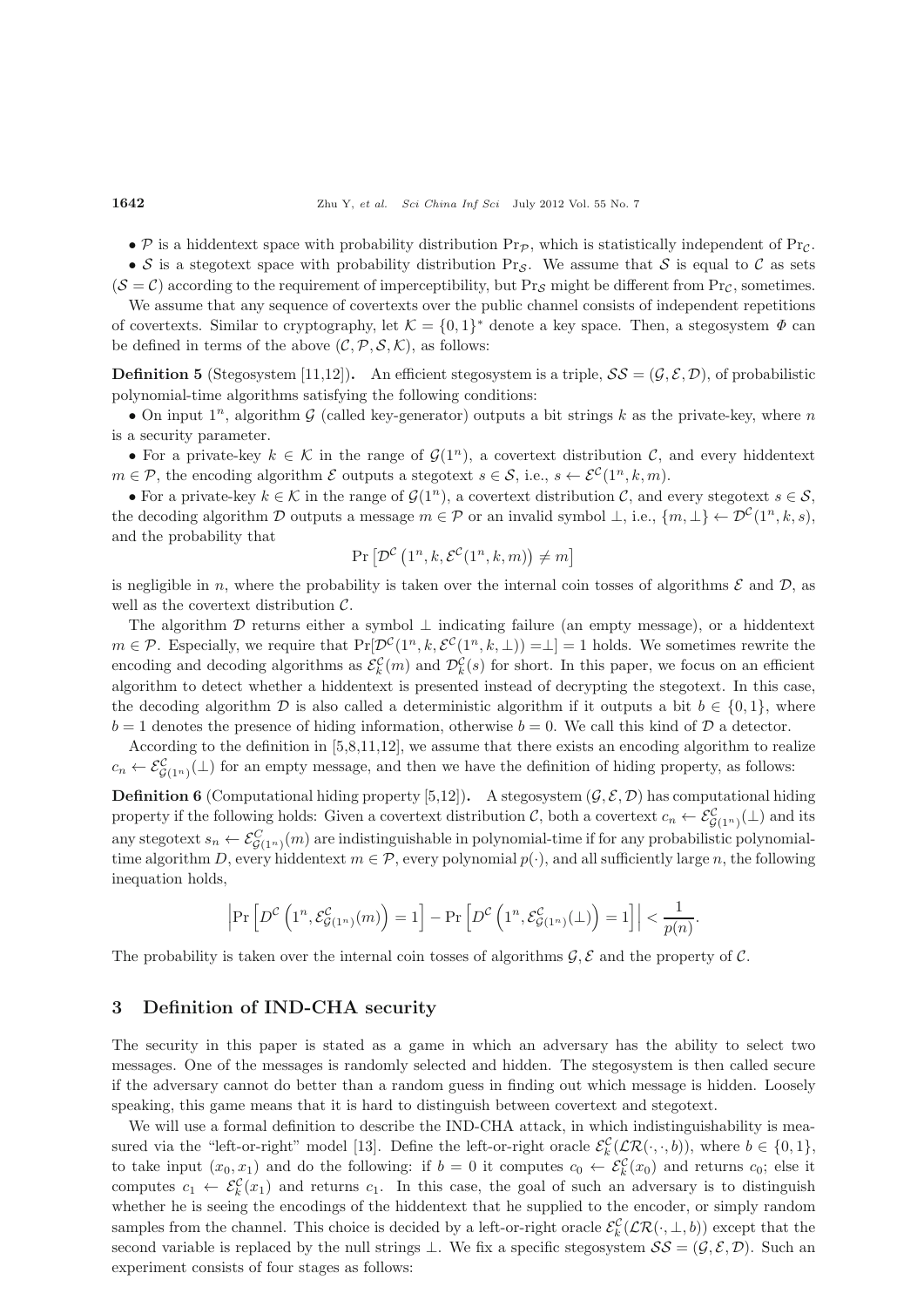1. Key generation: A key k is generated by the key generation algorithm  $\mathcal{G}$ .

2. Training stage: Malice prepares some hiddentext messages and sends to the oracle  $\mathcal{O}, \mathcal{O}$  encodes them and returns the results to Malice. After repeating many times, Malice halts and chooses a messages  $m \in \mathcal{P}$ ;

3. Challenge stage: Malice sends m to the oracle  $\mathcal{O}$ .  $\mathcal{O}$  tosses a fair coin  $b \in U$   $\{0,1\}$ , then provides  $c \leftarrow \mathcal{E}_k^C(\mathcal{LR}(m, \perp, b))$  to Malice;

4. Guessing stage: Upon receipt of c, Malice must answer a bit b' as his guess of  $\mathcal{O}$ 's coin tossing b.

**Definition 7** (Hiding attack of stegosystem). Let  $SS = (G, \mathcal{E}, \mathcal{D})$  be a symmetric stegosystem. Let  $b \in \{0,1\}$  and  $n \in \mathbb{N}$ . Let  $A_{\text{cha}}$  be an adversary that has access to one oracle. We consider the following experiments:

> Algorithm  $Exp_{SS,A_{\text{cha}}}^{\text{ind-cha-}b}(1^n)$ .  $k \stackrel{R}{\leftarrow} \mathcal{G}(1^n),$  $x \leftarrow A_{\text{cha}}^{\mathcal{E}_{k}^{C}(\mathcal{LR}(\cdot,\cdot,b))}(1^{n}).$ Return *x*.

Above it is mandated that the two messages queried by  $\mathcal{E}_K^{\mathcal{C}}(LR(\cdot,\cdot,b))$  always have equal length, and that I denotes a pull messages. We define the advantage of the advances via that  $\perp$  denotes a null messages. We define the advantage of the adversaries via

$$
Adv_{\mathcal{SS},A_{\text{cha}}}(1^n) = \left| Pr \left[ Exp_{\mathcal{SS},A_{\text{cha}}}(1^n) = 1 \right] - Pr \left[ Exp_{\mathcal{SS},A_{\text{cha}}}(1^n) = 1 \right] \right|.
$$

We define the advantage functions of the scheme as follows. For any integers  $t, q_e$  and  $u_e$ , InSec $_{\text{ssch}}^{\text{ind-cha}}(t, q_e)$  $u_e$ ) = max<sub>*A*cha</sub> {Adv<sup>ind-cha</sup><sub>(2</sub>*n*)} where the maximum is over all  $A_{\text{cha}}$  with time-complexity t, each making to the  $\mathcal{E}_k(LR(\cdot,\cdot,b))$  oracle at most  $q_e$  queries the sum of those lengths is at most  $u_e$  bits of hiddentext.

So that, we define the secure stegosystem under the hiding attack:

**Definition 8** (IND-CHA security). The stegosystem  $SS = (\mathcal{G}, \mathcal{E}, \mathcal{D})$  is called  $(t, q_e, u_e, \epsilon)$ -indistinguishability against adaptive chosen-hiddentext attack if the function  $\epsilon = \text{InSecS}_{SS}^{\text{ind-cha}}(t, q_e, u_e)$  is negligible for any adversary  $A$  whose time-complexity is bounded by a polynomial in  $n$ .

# **4 Construction of secure steganography**

In this section we address the problems of existence and construction of secure stegosystem on computational complexity. Intuitively, the more unpredictable the appearance of stego-objects is, the more difficult it would be to distinguish from them in covert channels. In support of this idea, we focus on the relationship of unpredictability and hiding property to provide a general construction of secure stegosystem, and then we analyze the security requirements of this construction to explain the preconditions for the existence of IND-CHA stegosystem.

### **4.1 Construction of IND-CHA stegosystem**

In this subsection, we turn attention to the efficient construction of secure steganography with computationally hiding property. Before giving our stegosystem, we present a simple sampling algorithm (sampler), which is a key part in our construction. In this algorithm, we still use the similar construction suggested in [5,6], but just do a little bit of change to satisfy the requirements of an imperfect sampling oracle model. The sampling algorithm can be briefly described as follows:

> **Algorithm** Sample $_f^C(k, b)$ . **Require:** a key *k*, a value  $b \in \{0, 1\}^e$ , 1: **repeat** 2:  $s \leftarrow_R \mathcal{O}^{\mathcal{C}},$ 3: **until**  $f_k(s) = b$ . 4: Return *s*.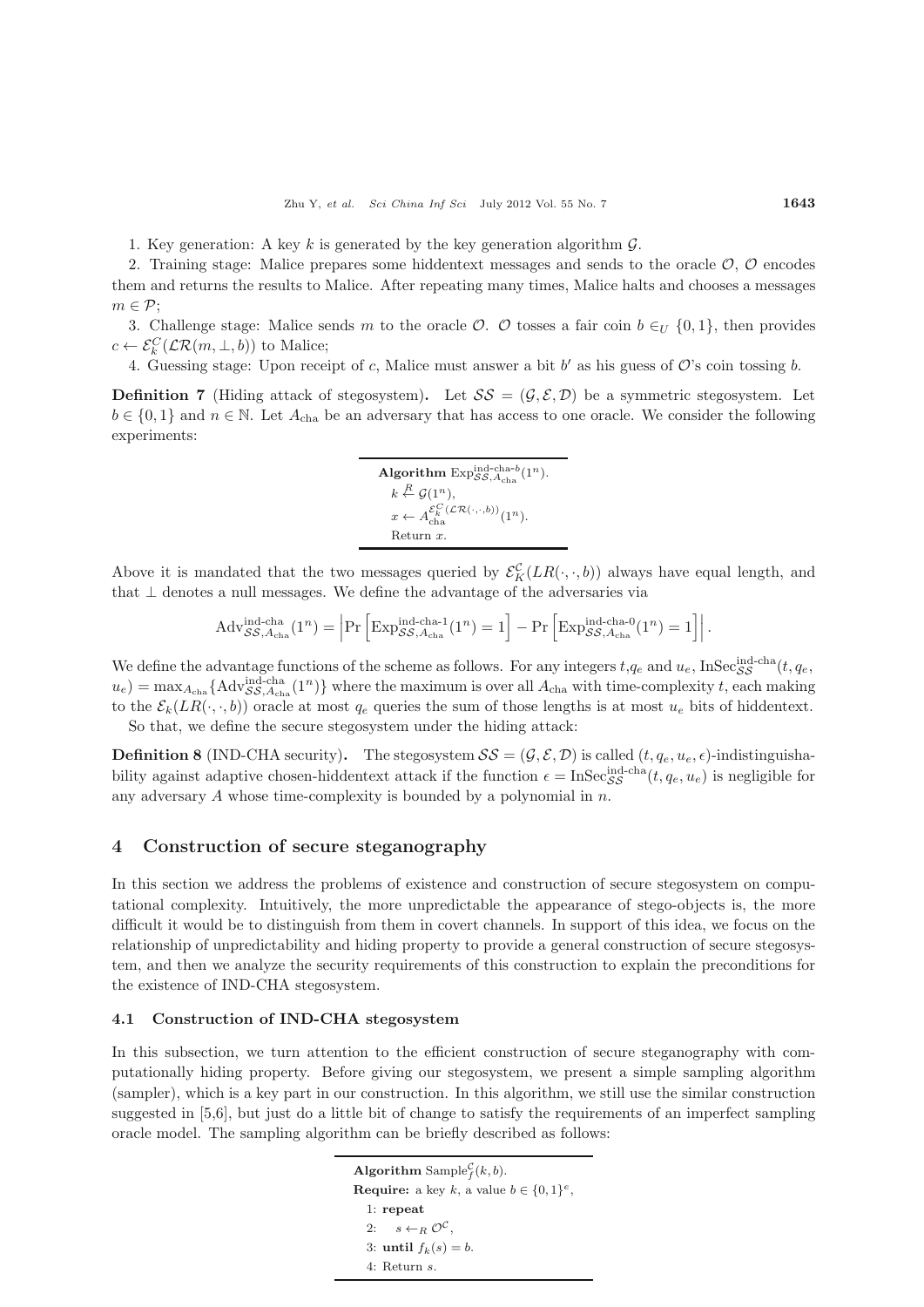In this construction, given a mapping function  $f_k(\cdot): \mathcal{K} \times \mathcal{C} \to \mathcal{R}$  with the key k and  $\mathcal{R} = \{0,1\}^e$ , the encoding algorithm in our stegosystem is based on the rejection-sampling algorithm Sample<sup>C</sup> $f(k, b)$ . This algorithm can sample a covertext distribution C according to oracle  $\mathcal{O}^c$ , such that an e-bit symbol b would been embedded in it. For the sake of simplification, this algorithm is sometimes abbreviated to  $g_k^c(b)$ .  $S = \{s_1, s_2, \ldots, s_m\}$  is a set of all different candidate samples, which are usually some inconspicuous samples based on models of human (auditory and visual) perception. And then, the algorithm randomly chooses a sample s from them until  $f_k(s) = b$ , where  $\leftarrow_R$  denotes the random choosing of oracle  $\mathcal{O}$ . Our objective is to analyze the property of mapping function  $f_k(\cdot)$  by this simple construction.

The rejection-sampling function has the following characters to induce greater usability and flexibility in ordinary covert channels: we do not assume the existence of a perfect oracle  $\mathcal{O}^c$ , "one that can perform independent draws, one that can be rewound, etc". This kind of independence assumption is so strong that it is seldom satisfied in real-life applications <sup>3</sup>. Instead, the sampling oracle  $\mathcal{O}^{\mathcal{C}}$  can be executed under arbitrary channel in our rejection-sampling algorithm, so that the samples may be related to each other for multi-times samplings. The reason for making this assumption is that the proof of our subsequent theorem also does not rely on the distribution characteristic of samplers but the choice of mapping function  $f_k(.)$ , when analyzing the indistinguishability between two sample sequences with polynomial-size.

| Algorithm $\mathcal{E}_{k}^{\mathcal{C}}(m)$ .         | Algorithm $\mathcal{D}_{k}^{\mathcal{C}}(s)$ .                 |
|--------------------------------------------------------|----------------------------------------------------------------|
| 1: $z \leftarrow$ Encoder $(m)$ .                      | 1: Parse s as $\{s_1 \ s_2\  \cdots \ s_l\},\$                 |
| 2: Parse z as $\{z_1 \ z_2\  \cdots \ z_l\},\$         | 2: for $i = 1$ To l do                                         |
| 3: for $i = 1$ To l do                                 | 3: $z_i \leftarrow f_k(s_i)$ ,                                 |
| 4: $s_i \leftarrow g_k^{\mathcal{C}}(z_i),$            | $4:$ end for,                                                  |
| $5:$ end for.                                          | 5: $m \leftarrow \text{Decoder}(z_1    z_2    \cdots    z_l).$ |
| 6: Return $s \leftarrow \{s_1 \ s_2\  \cdots \ s_l\}.$ | Return $m$ .                                                   |

We now turn to the description of the stegosystem. Algorithm  $\mathcal E$  first encodes an input message m using the given encoding function Encoder, which outputs z. And then it repeatedly invokes Sample to embed  $z$  into a sequence of covertext symbols. Algorithm  $\mathcal D$  proceeds analogously: the message is extracted from each constant-size symbols in a covertext  $s$  by mapping function  $f$ , then the concatenation of these messages is decoded by algorithm Decoder, and the resulting value is returned.

### **4.2 Unpredictability and steganography**

Now we devote into an analysis of the above stegosystem. Apparently, these algorithms  $(\mathcal{E} \text{ and } \mathcal{D})$ construct a valid stegosystem. Without loss of generality, we assume that our analysis is based on binary field  $\{0, 1\}$ , namely the output of Encoder is a binary string and the output of  $f_k(\cdot)$  is a value in  $\{0, 1\}$ . We first consider the character of the encoder Encoder. We find that the output of Encoder ought to be unpredictable in order to realize the hiding property. This kind of unpredictability is defined by Goldreich [15] as follows:

**Definition 9** (Unpredictability [15]). An ensemble  $\{X_n\}_{n\in\mathbb{N}}$  is called  $(t_p, \epsilon)$ -unpredictable in polynomial time if for every probabilistic polynomial-time algorithm A and a negligible  $\epsilon$ .

$$
\Pr[A(1^{|X_n|}, X_n) = \text{Next}_A(X_n)] < \frac{1}{2} + \epsilon,
$$

where  $\text{Next}_A(x)$  returns the  $i + 1$  bit of x if on input  $(1^{|x|}, x)$  algorithm A reads only  $i < |x|$  of the bits<br>of x, and returns a uniformly chosen bit otherwise (i.e., in asse A reads the orting string x), t denotes of x, and returns a uniformly chosen bit otherwise (i.e., in case A reads the entire string x),  $t_p$  denotes time-complexity in A.

<sup>3)</sup> As [5,6] had said, "Our definitions (this assumption) do not rule out efficient constructions for channels where more is known about the distribution", "In practice, this oracle is also the weakest point of all our constructions", and "A real-world warden would use this to his advantage".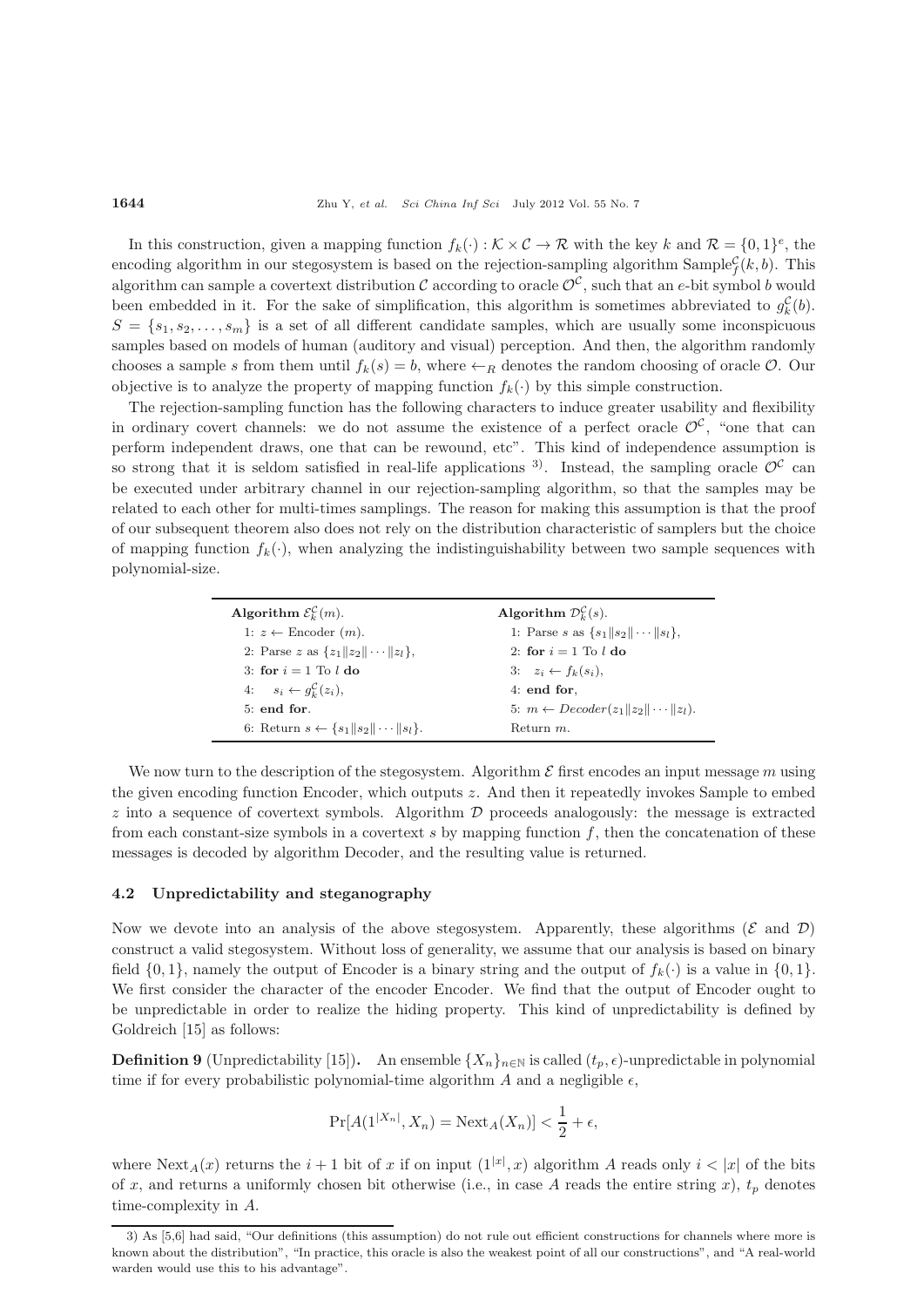In the above stegosystem, we require that each stegotext block be unpredictable in order to reach indistinguishability between covertext and stegotext. In the same way, we also require the encoding message hidden in each block is unpredictable. Without loss of generality, we will consider the binary hiding, that is,  $z_i \in \{0,1\}$  for any  $i \in \{1,2,\ldots,l\}$  in z. We have the following theorem.

**Theorem 1** (Unpredictability implies security of steganography)**.** If the output of the encoding function Encoder is  $(t_p, \frac{1}{p(n)})$ -unpredictable (it can pass all next-bit tests) and the mapping function f is  $(t_b, \frac{1}{q(n)})$ unbiased distributed, then the construction  $(\text{Sample}_f^c, \mathcal{E}_k^c, \mathcal{D}_k^c)$  over the covertext distribute C is a  $(t_p -$ <br>  $\mathcal{L}_{\text{C}}(k, t) = \mathcal{L}_{\text{C}}(k, t)$  $l(n)t_b, l(n), l(n)|\Sigma|, \frac{l(n)}{q(n)} + \frac{5l(n)}{q(n)}$ -secure stegosystem against IND-CHA attack for all sufficiently large n,<br>where  $l(n)$  is a polynomial in  $n$ , and  $|\Sigma|$  denotes the leasth of source alphabet  $\Sigma$  in  $\mathcal{C}$ where  $l(n)$  is a polynomial in n, and  $|\Sigma|$  denotes the length of source alphabet  $\Sigma$  in  $\mathcal{C}$ .

*Proof.* Assume that there is a probabilistic polynomial-time algorithm  $A^{\mathcal{C}}$  that can distinguish the output of algorithm  $\mathcal E$  from the covertext c under  $\mathcal C$  with at least  $\frac{1}{p'(n)}$ . Then, for an arbitrary hiddentext  $m$ , and all sufficiently large  $n$ , we may drop the absolute value and assume that

$$
\Pr\left[A^{\mathcal{C}}\left(1^{n}, \mathcal{E}_{k}^{\mathcal{C}}(m)\right)=1\right]-\Pr\left[A^{\mathcal{C}}\left(1^{n}, \mathcal{E}_{k}^{\mathcal{C}}(\bot)\right)=1\right]\geqslant \frac{1}{p'(n)}.
$$

For any polynomial  $l(\cdot)$ , let the encoding result of the hiddentext m be denoted by  $z = (z_1, \ldots, z_n)$  by second method is a bit and the length of  $z$  is  $n' = l(n)$ . We also pare the covertext  $z = \mathcal{E}(1)$  as Encoder, where each  $z_i$  is a bit and the length of  $z$  is  $n' = l(n)$ . We also parse the covertext  $c = \mathcal{E}_k^c(\perp)$  as  ${c_1||c_2||...||c_{n'}}$ . For all  $k \in \mathcal{G}(1^n)$ , we consider the following sequence of distributions  ${p_{k,0},...,p_{k,n'}}$ on the symbol sets  $\Sigma^{n'}$ :

$$
\begin{cases}\n p_{k,0} = \{c_1, c_2, \dots, c_{n'} : c \leftarrow C\}, \\
p_{k,1} = \{g_k^{\mathcal{C}}(z_1), c_2, \dots, c_{n'} : c \leftarrow \mathcal{C}, z \leftarrow \mathcal{P}\}, \\
& \vdots \\
p_{k,r} = \{g_k^{\mathcal{C}}(z_1), \dots, g_k^{\mathcal{C}}(z_r), c_{r+1}, \dots, c_{n'} : c \leftarrow \mathcal{C}, z \leftarrow \mathcal{P}\}, \\
p_{k,r+1} = \{g_k^{\mathcal{C}}(z_1), \dots, g_k^{\mathcal{C}}(z_{r+1}), c_{r+2}, \dots, c_{n'} : c \leftarrow \mathcal{C}, z \leftarrow \mathcal{P}\}, \\
& \vdots \\
p_{k,n'} = \{g_k^{\mathcal{C}}(z_1), g_k^{\mathcal{C}}(z_2), \dots, g_k^{\mathcal{C}}(z_{n'}) : z \leftarrow \mathcal{P}\}.\n\end{cases}
$$

We start with the true covertext (see  $p_{k,0}$ ), and in each step we replace one more sample of the covertext from the left by a stegotext block, which is encoded by  $g_k^{\mathcal{C}}$ . Finally, in  $p_{k,n'}$  we have the distribution of the stegotext. So that, we observe that

$$
\Pr\left[A^{\mathcal{C}}\left(1^{n}, \mathcal{E}_{k}^{\mathcal{C}}(\bot)\right) = 1\right] = \Pr\left[A^{\mathcal{C}}(1^{n}, y^{0}) = 1 : y^{0} \xleftarrow{p_{k,0}} \Sigma^{n'}\right],
$$
\n
$$
\Pr\left[A^{\mathcal{C}}\left(1^{n}, \mathcal{E}_{k}^{\mathcal{C}}(m)\right) = 1\right] = \Pr\left[A^{\mathcal{C}}(1^{n}, y^{n'}) = 1 : y^{n'} \xleftarrow{p_{k,n'}} \Sigma^{n'}\right].
$$

According to our assumption, algorithm  $A$  is able to distinguish between the distribution of stegotext  $p_{k,n'}$  and the distribution of covertext  $p_{k,0}$ . We say that A is able to distinguish between two subsequent distributions  $x_{k,n'}$  for some  $x \in \mathbb{N}$  as follows: distributions  $p_{k,r}$  and  $p_{k,r+1}$ , for some  $r \in \mathbb{N}$ , as follows:

$$
\frac{1}{p'(n)} \leq \left( \Pr[A^{\mathcal{C}}(1^n, \mathcal{E}_k^{\mathcal{C}}(m)) = 1] - \Pr[A^{\mathcal{C}}(1^n, \mathcal{E}_k^{\mathcal{C}}(\bot)) = 1] \right)
$$
\n
$$
= \Pr\left[ A^{\mathcal{C}}(1^n, y^{n'}) = 1 : y^{n'} \xleftarrow{p_{k,n'}} \Sigma^{n'} \right] - \Pr\left[ A^{\mathcal{C}}(1^n, y^0) = 1 : y^0 \xleftarrow{p_{k,0}} \Sigma^{n'} \right]
$$
\n
$$
= \sum_{r=0}^{n'-1} \left( \Pr\left[ A^{\mathcal{C}}(1^n, y^{r+1}) = 1 : y^{r+1} \xleftarrow{p_{k,r+1}} \Sigma^{n'} \right] - \Pr\left[ A^{\mathcal{C}}(1^n, y^r) = 1 : y^r \xleftarrow{p_{k,r}} \Sigma^{n'} \right] \right). \tag{2}
$$

Since we notice that  $p_{k,r}$  differs from  $p_{k,r+1}$  only at one position, namely at  $r+1$ , algorithm A can also be used to successfully predict the next sample  $g_k^C(z_{r+1})$  from  $\{g_k^C(z_1), g_k^C(z_2), \ldots, g_k^C(z_r)\}$  for some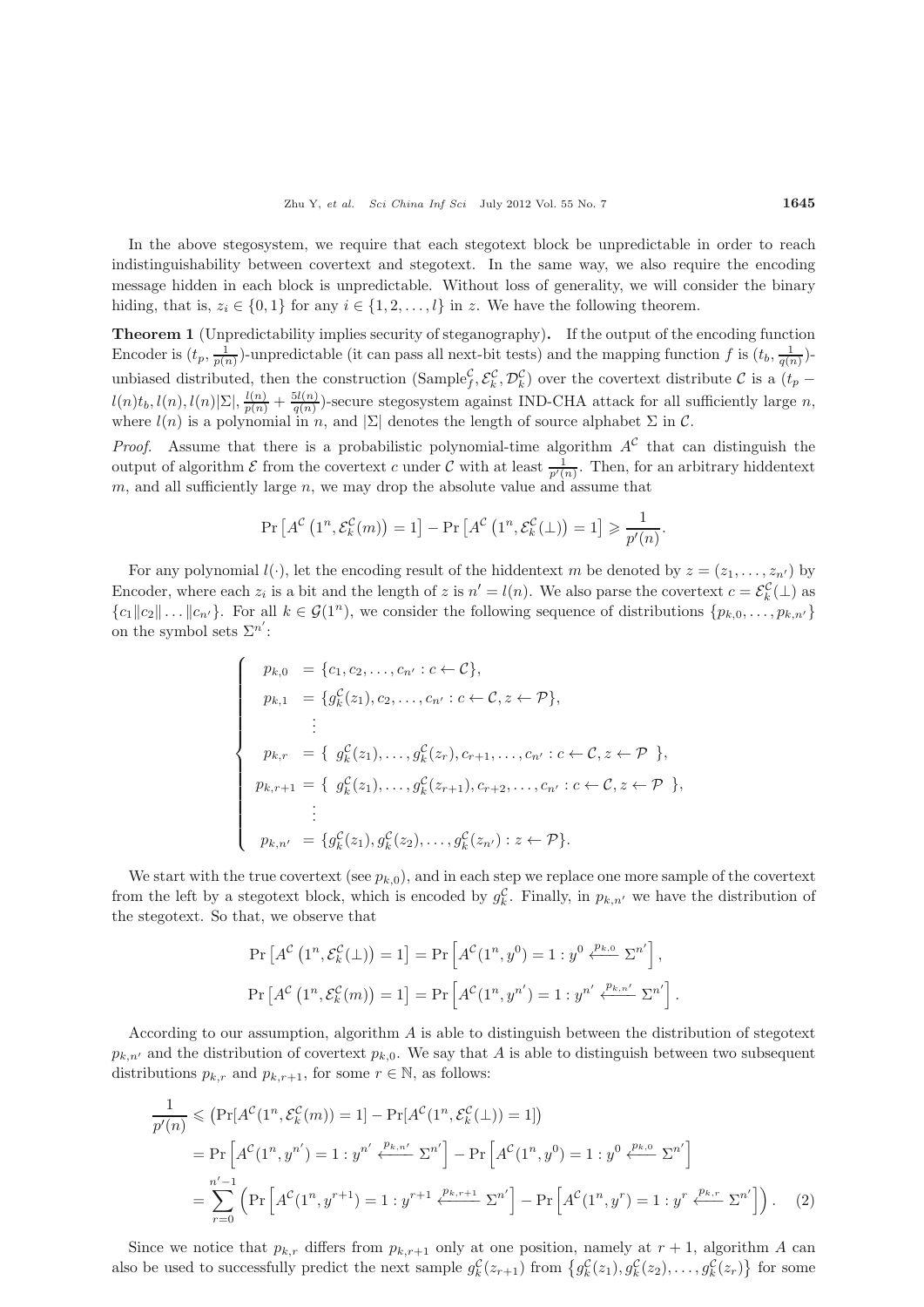r; that is, for randomly chosen r, we expect that the r-th term in the sum is  $\geq \frac{1}{n'\cdot p'(n)}$ .<br>More processly, we will derive a probabilistic polynomial time algorithm D from algorithm

More precisely, we will derive a probabilistic polynomial-time algorithm D from algorithm A, which<br>a prodict the port bit with higher probability from the inputs  $z = (z - z_0) \in [0, 1]^{n'}$  for the can predict the next bit with higher probability from the inputs  $z = (z_1, \ldots, z_n) \in \{0, 1\}^{n'}$  for the infinitely many  $k \in \mathcal{C}(1^n)$ . We start with a more process description of algorithm  $D$  as follows: infinitely many  $k \in \mathcal{G}(1^n)$ . We start with a more precise description of algorithm D as follows:

- 1. Choose r uniformly in  $\{0, 1, \ldots, n' 1\}$ .
- 2. Choose a covertxt sequence  $\{c_{r+1},...,c_{n'}\}$  under distribution  $\mathcal{C}$ , and sets

$$
y^r = (g_k^{\mathcal{C}}(z_1), \ldots, g_k^{\mathcal{C}}(z_r), c_{r+1}, \ldots, c_{n'})
$$

3. If  $A^{c}(i, y^{r}) = 1$ , then output  $f_{k}(c_{r+1})$  as a prediction, and otherwise output  $1 - f_{k}(c_{r+1})$ , namely

$$
D^{c}(r, z) = \begin{cases} f_{k}(c_{r+1}), & A^{c}(1^{n}, y^{r}) = 1, \\ 1 - f_{k}(c_{r+1}), & A^{c}(1^{n}, y^{r}) = 0. \end{cases}
$$

Without loss of generality, if we can assume that  $f_k(.)$  is a  $\frac{1}{q(n)}$ -unbiased function (the output of output of particular integration is approximately uniformly distributed with a positivide high) then we assume  $\min(\text$ function is approximately uniformly distributed with a negligible bias), then we assume  $\min(\Pr[f_k(c_{r+1})]$  $z_{r+1}, \Pr[f_k(c_{r+1}) = \overline{z}_{r+1}]$   $\geq \frac{1}{2} - \frac{1}{q(n)}$  in terms of Lemma 1, where  $\overline{z}_{r+1} = 1 - z_{r+1}$ . Moreover, using the definition of A, we get

$$
s_D(n') = \Pr\left[D^{C}(1^{n}, z) = \text{Next}_{D}(z) : z \leftarrow \{0, 1\}^{n'}\right]
$$
\n
$$
= \frac{1}{n'} \sum_{r=0}^{n'-1} \left\{ \Pr\left[A^{C}(1^{n}, y^{r}) = 1, f_{k}(c_{r+1}) = z_{r+1} : y^{r} \xleftarrow{p_{k,r}} \Sigma^{n'}\right] \right\}
$$
\n
$$
= \frac{1}{n'} \sum_{r=0}^{n'-1} \left\{ \Pr\left[A^{C}(1^{n}, y^{r}) = 0, 1 - f_{k}(c_{r+1}) = z_{r+1} : y^{r} \xleftarrow{p_{k,r}} \Sigma^{n'}\right] \right\}
$$
\n
$$
= \frac{1}{n'} \sum_{r=0}^{n'-1} \left\{ \Pr\left[A^{C}(1^{n}, y^{r}) = 1 : f_{k}(c_{r+1}) = z_{r+1}, y^{r} \xleftarrow{p_{k,r}} \Sigma^{n'}\right] \right\}
$$
\n
$$
= \frac{1}{n'} \sum_{r=0}^{n'-1} \left\{ \Pr\left[A^{C}(1^{n}, y^{r}) = 0 : f_{k}(c_{r+1}) = \overline{z}_{r+1}, y^{r} \xleftarrow{p_{k,r}} \Sigma^{n'}\right] \right\}
$$
\n
$$
= \frac{1}{n'} \cdot \sum_{r=0}^{n'-1} \left\{ \Pr\left[A^{C}(1^{n}, y^{r+1}) = 1 : y^{r+1} \xleftarrow{p_{k,r+1}} \Sigma^{n'}\right] \right\}
$$
\n
$$
= \frac{1}{n'} \cdot \sum_{r=0}^{n'-1} \left\{ \Pr\left[A^{C}(1^{n}, y^{r+1}) = 1 : y^{r+1} \xleftarrow{p_{k,r+1}} \Sigma^{n'}\right] \right\}
$$
\n
$$
= \frac{1}{n'} \cdot \sum_{r=0}^{n'-1} \left\{ \Pr\left[A^{C}(1^{n}, y^{r+1}) = 1 : y^{r+1} \xleftarrow{p_{k,r+1}} \Sigma^{n'}\right] \right\}
$$
\n
$$
\geq \frac{1}{2} - \frac{1}{q(n)} + \left(\frac{1}{2} - \frac{1}{q(n)}\right) \cdot \frac{1}{n
$$

where  $y^{r+1} = (g_k^{\mathcal{C}}(z_1), \ldots, g_k^{\mathcal{C}}(z_r), g_k^{\mathcal{C}}(\overline{z}_{r+1}), c_{r+2}, \ldots, c_{n'})$ . Note that,  $y^r \stackrel{p_{k,r}}{\longleftarrow} \Sigma^{n'}$  includes  $c_{r+1} \leftarrow \mathcal{O}^{\mathcal{C}}$ . On the assumption that  $f_k(\cdot)$  is an  $\epsilon$ -unbiased function, we know that  $y^r$  is distributed identically to the distribution obtained by to line  $x^{r+1}$  and  $\overline{x^{r+1}}$  with probability  $\frac{1}{r} + \frac{1}{r}$  and  $\frac{1}{r} + \$ distribution obtained by taking  $y^{r+1}$  and  $\overline{y^{r+1}}$  with probability  $\frac{1}{2} + \frac{1}{q(n)}$  and  $\frac{1}{2} - \frac{1}{q(n)}$ , respectively. Thus, we obtain

$$
\Pr\left[A^{\mathcal{C}}(1^n, y^r) = 1 : y^r \xleftarrow{p_{k,r}} \Sigma^{n'}\right]
$$

4) Note that, we cannot have  $Pr\left[A^{\mathcal{C}}(1^n, y^{r+1}) = 1 : y^{r+1} \xleftarrow{p_{k,r+1}} \Sigma^{n'}\right] - Pr\left[A^{\mathcal{C}}(1^n, y^r) = 1 : y^r \xleftarrow{p_{k,r}} \Sigma^{n'}\right] \geq \frac{1}{n' \cdot p'(n)},$ considering that some elements may be  $\geq \frac{1}{n'\cdot p'(n)}$  but it is not necessary for others.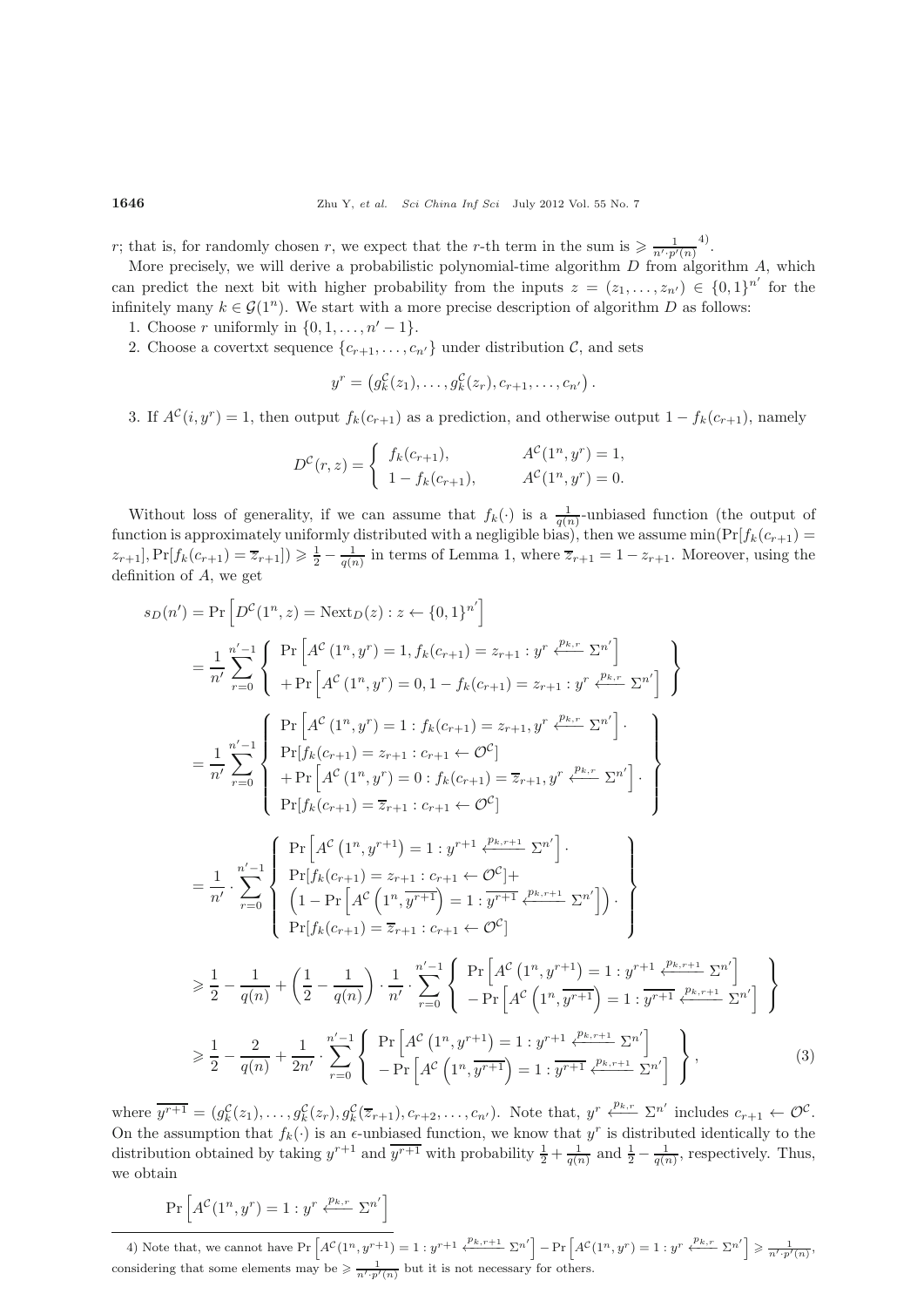Zhu Y, *et al. Sci China Inf Sci* July 2012 Vol. 55 No. 7 **1647**

$$
= \Pr\left[A^{C}(1^{n}, y^{r}) = 1 : f_{k}(c_{r+1}) = z_{r+1}, y^{r} \stackrel{p_{k,r}}{\longleftarrow} \Sigma^{n'}\right] \Pr[f_{k}(c_{r+1}) = z_{r+1} : c_{r+1} \leftarrow \mathcal{O}^{C}] + \Pr\left[A^{C}(1^{n}, \overline{y^{r}}) = 1 : f_{k}(c_{r+1}) = \overline{z}_{r+1}, \overline{y^{r}} \stackrel{p_{k,r}}{\longleftarrow} \Sigma^{n'}\right] \Pr[f_{k}(c_{r+1}) = \overline{z}_{r+1} : c_{r+1} \leftarrow \mathcal{O}^{C}] \geqslant \left(\frac{1}{2} - \frac{1}{q(n)}\right) \left(\Pr\left[A^{C}(1^{n}, y^{r+1}) = 1 : y^{r+1} \stackrel{p_{k,r+1}}{\longleftarrow} \Sigma^{n'}\right]\right. \right) + \Pr\left[A^{C}(1^{n}, \overline{y^{r+1}}) = 1 : \overline{y^{r+1}} \stackrel{p_{k,r+1}}{\longleftarrow} \Sigma^{n'}\right]\right).
$$
\n(4)

This equation implies

$$
\Pr\left[A^{\mathcal{C}}(1^{n}, \overline{y^{r+1}}) = 1 : y^{r+1} \xleftarrow{p_{k,r+1}} \Sigma^{n'}\right] \le \left(\frac{1}{\left(\frac{1}{2} - \frac{1}{q(n)}\right)} \cdot \Pr\left[A^{\mathcal{C}}(1^{n}, y^{r}) = 1 : y^{r} \xleftarrow{p_{k,r}} \Sigma^{n'}\right] - \Pr\left[A^{\mathcal{C}}(1^{n}, y^{r+1}) = 1 : y^{r+1} \xleftarrow{p_{k,r+1}} \Sigma^{n'}\right]\right).
$$

Thus, in term of Eq. (2), we get

$$
s_D(n') = \frac{1}{2} - \frac{2}{q(n)} + \frac{1}{2n'} \sum_{r=0}^{n'-1} \left\{ \Pr\left[A^{\mathcal{C}}(1^n, y^{r+1}) = 1 : y^{r+1} \frac{p_{k,r+1}}{p_{k,r+1}} \Sigma^{n'}\right] \right\}
$$
  
\n
$$
\geq \frac{1}{2} - \frac{2}{q(n)} + \frac{1}{2n'} \sum_{r=0}^{n'-1} \left\{ \Pr\left[A^{\mathcal{C}}(1^n, y^{r+1}) = 1 : y^{r+1} \frac{p_{k,r+1}}{p_{k,r+1}} \Sigma^{n'}\right] - \frac{1}{2n'} \sum_{r=0}^{n'-1} \left\{ \left(\frac{1}{\frac{1}{2} - \frac{1}{q(n)}} \cdot \Pr\left[A^{\mathcal{C}}(1^n, y^r) = 1 : y^{r+1} \frac{p_{k,r+1}}{p_{k,r+1}} \Sigma^{n'}\right] - \frac{1}{2n'} \sum_{r=0}^{n'-1} \left\{ \left(\frac{1}{2} - \frac{1}{q(n)} \cdot \Pr\left[A^{\mathcal{C}}(1^n, y^{r+1}) = 1 : y^{r+1} \frac{p_{k,r+1}}{p_{k,r+1}} \Sigma^{n'}\right] - \frac{1}{2n'} \sum_{r=0}^{n'-1} \left\{ \frac{2 \Pr\left[A^{\mathcal{C}}(1^n, y^{r+1}) = 1 : y^{r+1} \frac{p_{k,r+1}}{p_{k,r+1}} \Sigma^{n'}\right] - \frac{1}{2} \Pr\left[A^{\mathcal{C}}(1^n, y^r) = 1 : y^r \frac{p_{k,r}}{p_{k,r}} \Sigma^{n'}\right] - \frac{1}{2n'} \sum_{r=0}^{n'} \frac{1}{2} - \frac{2}{q(n)} + \frac{1}{n'p'(n)} - \frac{2}{q(n) - 2}
$$
  
\n
$$
\geq \frac{1}{2} - \frac{5}{q(n)} + \frac{1}{n'p'(n)},
$$

where  $q(n) \ge 6$ . This means that the advantage of algorithm D is at least  $\frac{1}{n'p'(n)} - \frac{5}{q(n)}$  in this experiment<br>for  $n' = l(n)$ . This is in controllation to our hypothesis that the embedded sequence  $\zeta$  is unpredictabl for  $n' = l(n)$ . This is in contradiction to our hypothesis that the embedded sequence z is unpredictable<br>in a polynomial time. The time complexity t of our construction is at most  $t = x'^t$ , since  $t \geq t + x'^t$ . in a polynomial-time. The time-complexity t of our construction is at most  $t_p - n't_b$  since  $t_p \ge t + n't_b$ .<br>Moreover, the advantage of adversaries for this construction  $\frac{1}{p'(n)}$  is at most  $\frac{l(n)}{p(n)} + \frac{5l(n)}{q(n)}$  since  $\frac{$ 

the predictability in worst case. This means that secure steganography must be unpredictable for all bits of hiddentext. Conversely, a stegosystem should be insecure only if an adversary can guess successfully on some bits. In the practical applications, we are able to use these bits to predict the message of hiddentext or to implement the steganalysis [16].

#### **4.3 Preconditions of secure stegosystems**

In order to prove the existence of computational hiding property in ordinary covert channels, we propose a new construction (Sample<sup>C</sup>,  $\mathcal{E}_k^C$ ,  $\mathcal{D}_k^C$ ) with imperfect oracle, in which the samples are not necessarily to be<br>independent of each other. The senglusian of the share theorem is significant to step permanentu independent of each other. The conclusion of the above theorem is significant to steganography analysis; moreover the process of proof has some interesting meanings for the construction of the computationally secure stegosystems. In the construction we know that there exist two kernel parts: mapping function  $f$ and encoding function Encoder. According to the proof process, we have the following preconditions: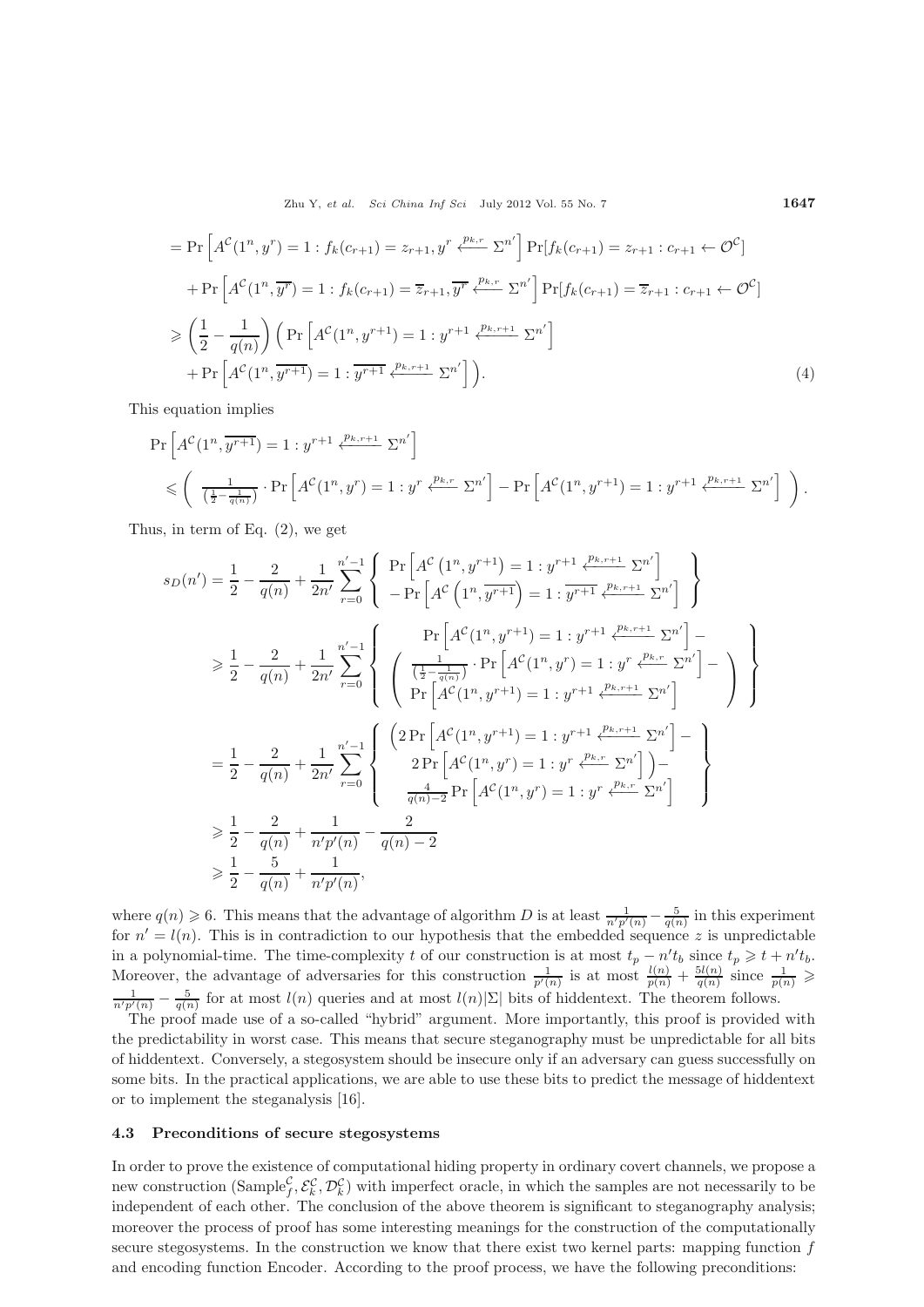#### **Precondition 1.** The mapping function  $f_k(\cdot)$  is an unbiased function for a key k.

**Precondition 2.** The encoding function  $Encoder(\cdot)$  can generate an unpredictable sequence.

Precondition 1 is derived from the assumption of Eqs. (3) and (4): the function  $f_k(\cdot)$  is a  $\frac{1}{q(n)}$ -unbiased function with a polynomial negligible bias  $\frac{1}{q(n)}$ . This means that  $|\Pr_{c \leftarrow C}[f_k(c) = b] - \frac{1}{2}| \leq \frac{1}{q(n)}$  over distribution C for any  $b \in \{0,1\}$ . It is easy to deduce  $\frac{1}{2} - \frac{1}{q(n)} \leqslant \min\{\Pr_{c \leftarrow C}[f_k(c) = b], \Pr_{c \leftarrow C}[f_k(c) = \overline{b}]\}$ and  $\max\{\Pr_{c\leftarrow C}[f_k(c) = b], \Pr_{c\leftarrow C}[f_k(c) = \overline{b}]\}\leq \frac{1}{2} + \frac{1}{q(n)}$  for arbitrary distribution C in terms of the following simple lemma:

**Lemma 1.** Given an  $\epsilon$ -unbiased function  $f : \mathcal{K} \times \mathcal{C} \to \mathcal{R}$ , that is,  $|{\Pr}_{x \leftarrow \mathcal{C}}[f_k(x) = r] - \frac{1}{|\mathcal{R}|} \leq \epsilon$ . Let S be an arbitrary distributed random variable with values in  $R$ . Assume that S and f are independent. Then  $\frac{1}{|\mathcal{R}|} - \epsilon \leqslant \Pr_{x \leftarrow C}[f_k(x) = S] \leqslant \frac{1}{|\mathcal{R}|} + \epsilon.$ 

Proof. In terms of the definition of  $\epsilon$ -unbiased function, we have  $\frac{1}{|\mathcal{R}|} - \epsilon \leq \Pr_{x \leftarrow \mathcal{C}}[f_k(x) = r] \leq \frac{1}{|\mathcal{R}|} + \epsilon$ .<br>Since  $f_r(x)$  is independent of S, we have Since  $f_k(x)$  is independent of S, we have

$$
\Pr_{x \leftarrow C}[f_k(x) = S] = \sum_{r \leftarrow \mathcal{R}} \Pr_{x \leftarrow C}[S = r | f_k(x) = r] \cdot \Pr_{x \leftarrow C}[f_k(x) = r]
$$

$$
\leqslant \left(\frac{1}{|\mathcal{R}|} + \epsilon\right) \sum_{r \leftarrow \mathcal{R}} \Pr[S = r] = \frac{1}{|\mathcal{R}|} + \epsilon.
$$

Thus, we also have  $Pr_{x \leftarrow \mathcal{R}}[f_k(x) = S] \ge \frac{1}{|\mathcal{R}|} - \epsilon$ , and the lemma follows.

Normally, the above lemma means that the mapping function  $f$  is independent of the covertext distribution C.<sup>5)</sup> In Theorem 1, the success probability of prediction of the algorithm D is at least  $\frac{1}{2} - \frac{5}{q(n)} + \frac{1}{n'p'(n)}$ . It is obvious that the bias of mapping function  $\frac{1}{q(n)}$  decreases the success probability of prediction. Moreover, as a special case of this theorem, the success probability of prediction is at least  $\frac{1}{2} + \frac{1}{n'p'(n)}$  when the mapping function  $f_k(x)$  is an unbiased function. Note that, we emphasize that this function ought to employ a key  $k$  to realize the randomness of the sampling process. Obviously, we can use one-way function with a hard-core predicate or balanced boolean function to construct an unbiased function.

Precondition 2 is the direct consequence of cryptographic theory. Yao has indicated that an ensemble is pseudorandom if and only if it is unpredictable in polynomial time as follows:

**Theorem 2** (Yao's Theorem [14,15]). Let  $I = (I_n)_{n \in \mathbb{N}}$  be a key set with security parameter n, and  $G = (G_k : X_k \longrightarrow \{0,1\}^{l(n)})_{k \in I}$  be a pseudorandom bit generator with polynomial stretch function l and low generator K. Then  $G$  is computationally perfect if and only if  $G$  passes all pert bit tests key generator  $K$ . Then  $G$  is computationally perfect if and only if  $G$  passes all next-bit tests.

Yao's theorem means that the proposed scheme is able to realize the Precondition 2 of computational hiding stegosystem if there exists a pseudorandom bit generator. Furthermore, according to relationship between one-way function and pseudorandom bit generator, the weaker assumption of the computational hiding stegosystem is that there exists a strong one-way function, which can induce a pseudorandom bit generator [15].

Taking these two preconditions together, we claim that a (block-based) stegosystem with IND-CHA security enjoys the following characteristics:

**Corollary 1.** There exists a computationally secure stegosystem with IND-CHA security, if the following two conditions are satisfied: 1) there exists a pseudorandom function with a negligible error, which is used to construct the encoder of the hiddentext message; 2) there exists an unbiased function with a negligible bias, which is used to construct the rejection-sampling function.

Note that, the advantage of adversaries in winning IND-CHA game is at most  $\frac{l(n)}{p(n)} + \frac{5l(n)}{q(n)}$  in terms of Theorem 1, where the length of hiddentext  $l(n)$  must be far less than the polynomial value  $p(n)$  and  $q(n)$ . This means that the adversary's advantage is proportional to the length of hiddentext  $l(n)$  and is inversely proportional to the polynomials  $p(n)$  or  $q(n)$ . The less  $l(n)$  or the larger  $p(n)$  and  $q(n)$  there are, the more secure the stegosystem is.

5) The reason is that we have  $Pr[f_k(x) = r] = \sum_{c \in \mathcal{C}} Pr[f_k(c) = r] \cdot Pr_{\mathcal{C}}[c] = \frac{1}{|R|} \sum_{c \in \mathcal{C}} Pr_{\mathcal{C}}[c] = \frac{1}{|R|}$  for the unbiased function  $f_k(x)$ .